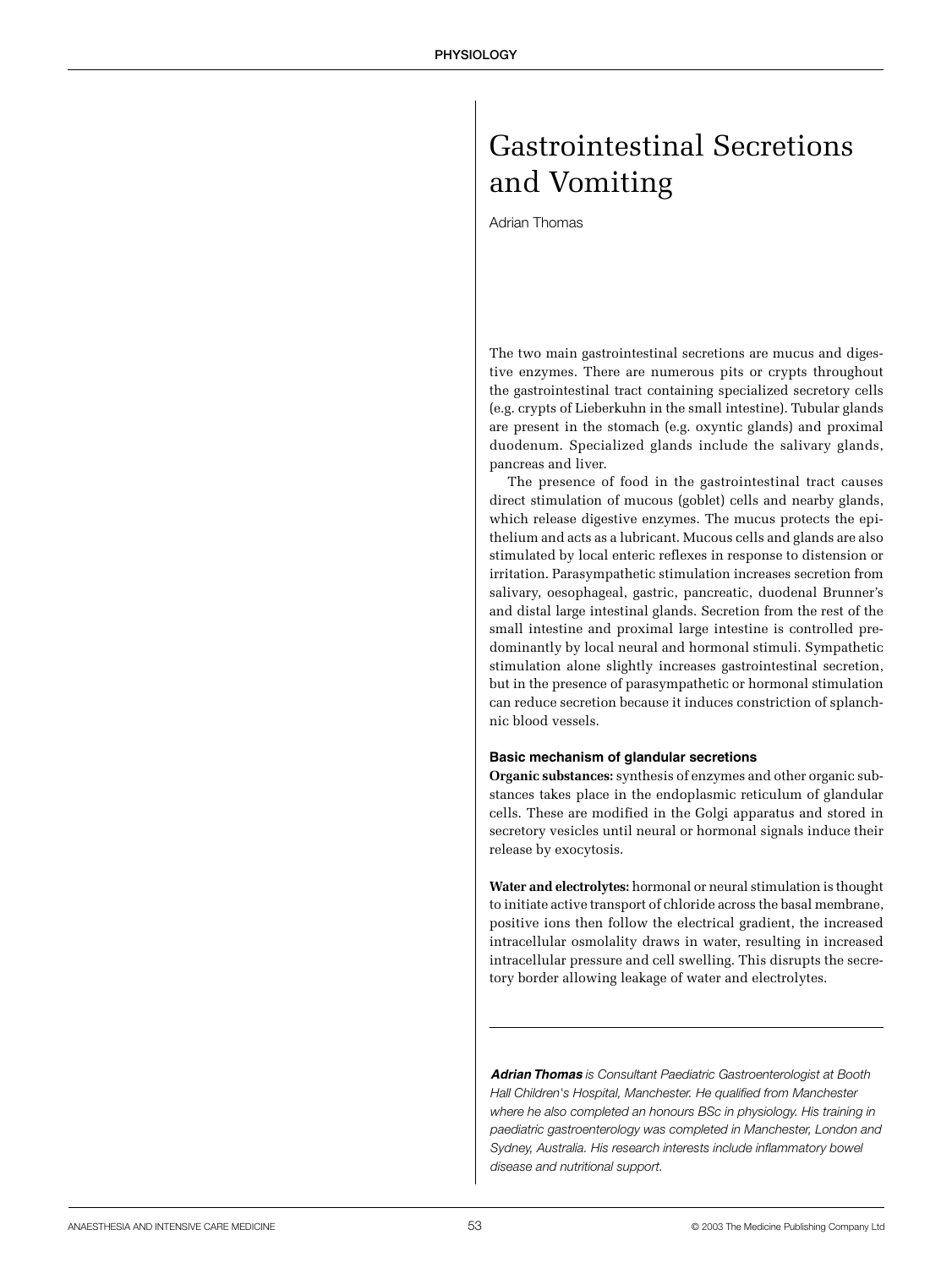# **Saliva**

- Saliva helps to maintain oral hygiene because it:
- washes away bacteria and food
- contains bactericidal agents (e.g. thiocyanate)
- contains proteolytic enzymes (e.g. lysozyme)
- contains antibodies.

 Saliva comprises a serous secretion containing ptyalin and a mucous secretion. The parotid gland secretes only serous fluid, the submandibular and sublingual glands secrete both and the numerous buccal glands secrete only mucus. Together they secrete 800–1500 ml/day of saliva. Ptyalin and/or mucin are secreted in the acini (Figure 1); as the fluid passes through the ducts, sodium is actively reabsorbed in exchange for potassium, bicarbonate is secreted and chloride is reabsorbed. Therefore, saliva contains high concentrations of potassium and bicarbonate and low concentrations of sodium and chloride. When the rate of salivation is increased, the rate of flow through the ducts also increases, reducing reabsorption and secretion.

**Regulation of secretion:** the salivary glands are controlled mainly via the parasympathetic nervous system from the superior and inferior salivary nuclei in the brainstem. They are influenced by the adjacent medulla and pons, which are stimulated by taste and touch sensors in the mouth, tongue and pharynx. They are also influenced by the appetite area in the amygdala, prefrontal cortex and adjacent hypothalamus. Reflex salivation also occurs in response to gastrointestinal irritation.

# **Gastric secretion**

Mucous cells line the gastric mucosa. Oxyntic (gastric) glands occur in the fundus and body of the stomach. The pyloric glands are confined to the antrum.



*Mucous cells* secrete large amounts of viscid alkaline mucus to protect the gastric mucosa from acid.

*Oxyntic glands* contain three types of cells: mucous neck cells (secreting mainly mucus but also some pepsinogen), peptic (chief) cells (secreting pepsinogen) and parietal (oxyntic) cells (secreting hydrochloric acid and intrinsic factor). The basic mechanism of pepsinogen and mucus secretion is described above. Pepsinogen is activated to pepsin in the presence of hydrochloric acid and pepsin. In an acid environment, pepsin is a powerful proteolytic enzyme. Intrinsic factor is necessary for absorption of vitamin  $B_{12}$  in the terminal ileum. During the secretion of hydrochloric acid (Figure 2) hydrogen ions from water in the parietal cell are actively secreted into the gastric lumen in exchange for potassium ions. The remaining hydroxyl ions are neutralized by hydrogen ions from carbonic acid. Bicarbonate ions diffuse from the cell to the extracellular fluid in exchange for chloride ions. Chloride ions are also transported into the lumen. Water passes into the lumen by osmosis.

*Pyloric glands* contain mainly mucous cells, but also secrete gastrin and small amounts of pepsinogen.

**Regulation of gastric secretion:** acetylcholine, gastrin and histamine bind to specific receptors on the secretory cells. Acetylcholine stimulates secretion of pepsinogen by the peptic cells, hydrochloric acid by the parietal cells and mucus by the mucous cells. Gastrin and histamine stimulate secretion of hydrochloric acid by the parietal cells but have little effect on the other cells. Amino acids, caffeine and alcohol also have weak stimulatory effects on gastric secretion.

 *Acid secretion* – neural stimulation of acid secretion is initiated by higher CNS centres via the vagus nerve or by local reflexes. Local reflexes are triggered by gastric distension, acid



# **Secretion of hydrochloric acid by parietal cell**